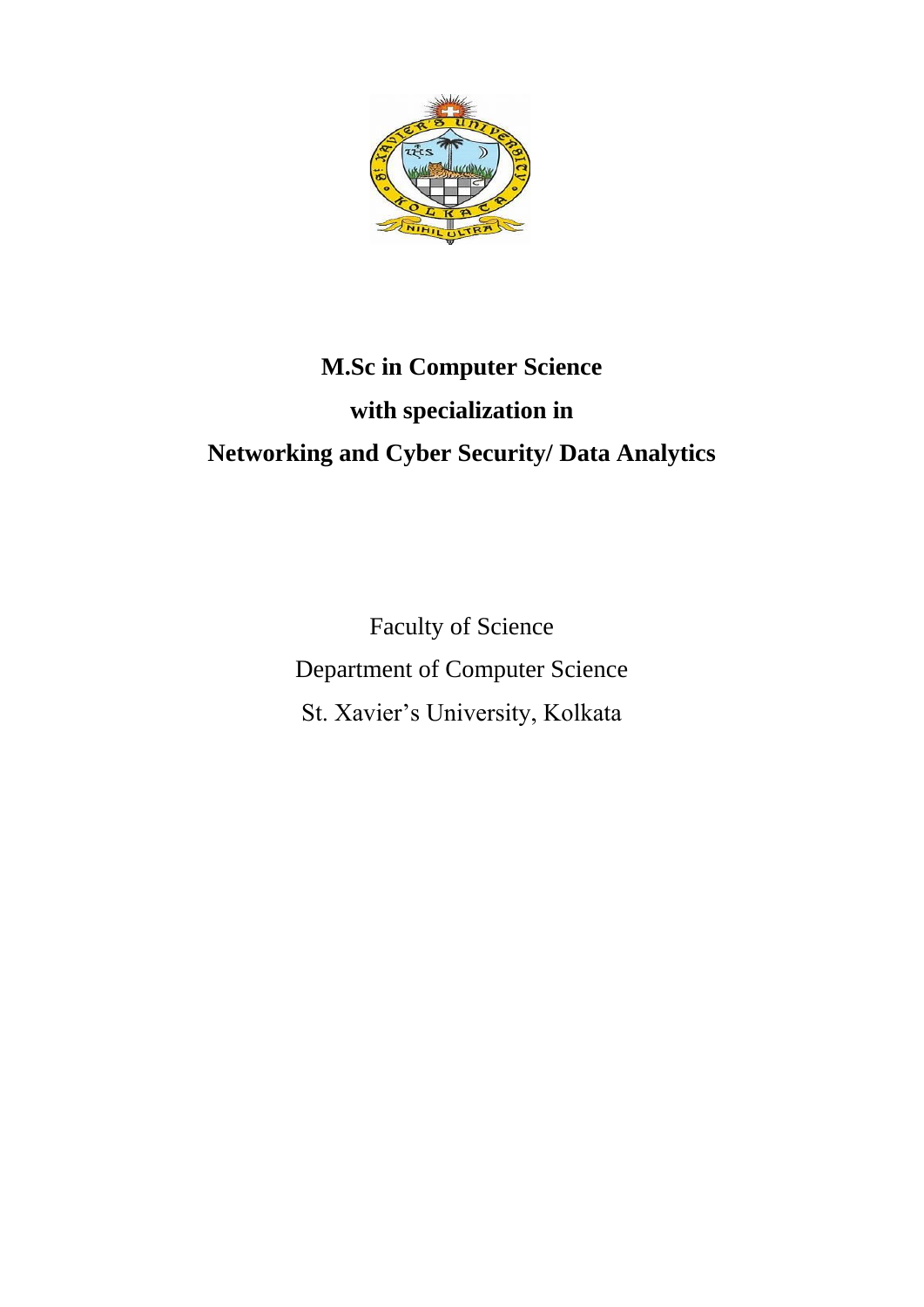## **M.Sc Computer Science - Curriculum**

## **Programme Educational Objectives**

**PEO 1**: Providinga strong foundation on theoretical aspects of Computer Science by strengthening mathematical and scientific competencies

**PEO 2**: Acquiring expertise in latest technological tools for development and experimentation

**PEO 3**: Building cutting-edge solutions to challenging societal problems that meets industrystandards

**PEO 4**: Forming research bent of mind in areas of interest

**PEO 5**: Encouraging students to take up higher education, research and entrepreneurship

### **Programme Outcomes**

**PO 1**: Ability to apply mathematical, statistical and programming knowledge to tackle challenging problems

**PO 2**: Gaining keen understanding of the hardware aspect of a system and its relationship with software

**PO 3**: Conducting rigorous experimentation to analyze and interpret data

**PO 4**: Building models which are technically robust and in-line with best computing practices

**PO 5**: Understanding the internal details of a computational process for identification and correction of erroneous scenarios

**PO 6**: Analyzing the proposed solution to a problem based upon well-defined computational parameters

**PO 7**: Learning to document research findings in a scientific and systematic manner

**PO 8**: Recognizing learning as a lifelong process and the need tobeing self-taught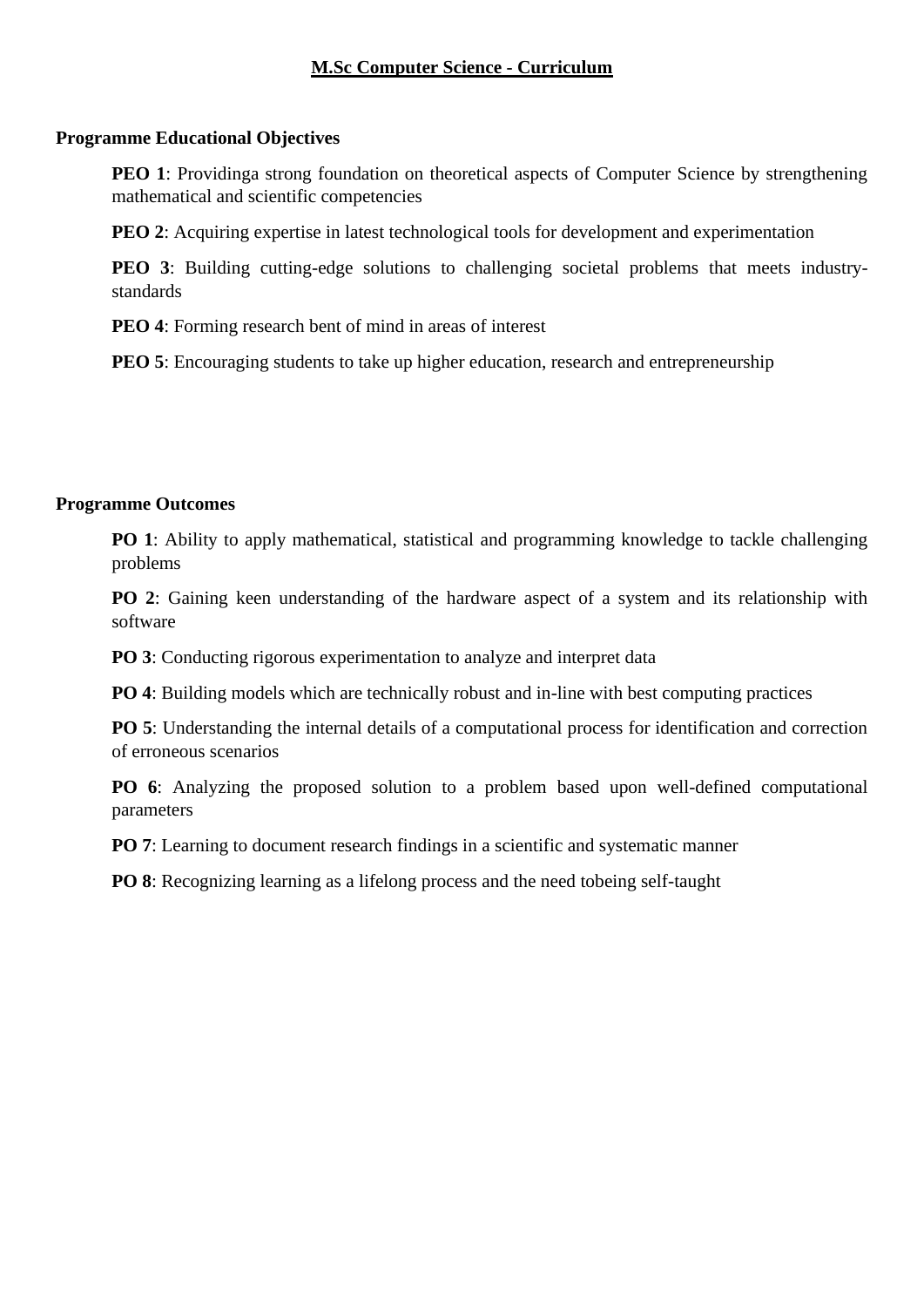# **M.Sc. Computer Science** with specializations in:

- 1. Networking and Cyber Security
- 2. Data Analytics

|                               | <b>Core Courses</b> |                               |    | <b>ElectiveCourse</b> | <b>Total Credits</b>          |    |    |
|-------------------------------|---------------------|-------------------------------|----|-----------------------|-------------------------------|----|----|
| <b>Semester</b>               | No.                 | $Credits(L+T+P)$ TotalCredits |    | No.                   | $Credits(L+T+P)$ TotalCredits |    |    |
|                               | ofPapers            |                               |    | ofPapers              |                               |    |    |
|                               |                     | $15+0+9$                      | 24 |                       |                               |    | 24 |
|                               |                     | $14+0+10$                     | 24 |                       |                               |    | 24 |
| Ш                             |                     | $8 + 2 + 6$                   | 16 |                       | $8 + 0 + 0$                   |    | 24 |
| IV                            |                     | $0+12+0$                      | 12 |                       | $12+0+0$                      | 12 | 24 |
| Total Credits for the Program |                     |                               |    |                       |                               |    | 96 |

Total Marks : 2200

# **Semester wise Details**

| Semester-I                                |                                               |                       |                               |                |          |         |                      |
|-------------------------------------------|-----------------------------------------------|-----------------------|-------------------------------|----------------|----------|---------|----------------------|
| <b>Number of Papers: 5</b>                |                                               |                       |                               |                |          |         |                      |
|                                           | <b>Coursecode</b> CourseTitle                 | <b>Course</b><br>Type | <b>Credits in each course</b> |                |          |         |                      |
|                                           |                                               |                       | Theory                        | Practical      | Tutorial | Credits | Max.<br><b>Marks</b> |
| <b>MCSC 101</b>                           | Advanced Analysis of Algorithm                | Core                  | 3                             | 2              | $\Omega$ | 5       | 100                  |
| MCSC 102                                  | Distributed System                            | Core                  | 3                             | $\overline{2}$ | $\theta$ | 5       | 100                  |
| <b>MCSC 103</b>                           | Automata and Compiler Design                  | Core                  | 4                             | $\Omega$       | $\Omega$ | 4       | 100                  |
| MCSC 104                                  | <b>Statistical Analysis using Python</b>      | Core                  | $\overline{c}$                | 3              | $\Omega$ | 5.      | 100                  |
| <b>MCSC 105</b>                           | Artificial Intelligence and Soft<br>Computing | Core                  | 3                             | $\overline{2}$ | $\Omega$ | 5       | 100                  |
|                                           |                                               |                       |                               |                |          |         |                      |
| 15<br>9<br><b>Total</b><br>$\bf{0}$<br>24 |                                               |                       |                               |                |          | 500     |                      |
|                                           |                                               |                       |                               |                |          |         |                      |

# **Semester–II**

| <b>Number of Papers: 6</b> |                                                                      |      |                             |                |          |                             |              |
|----------------------------|----------------------------------------------------------------------|------|-----------------------------|----------------|----------|-----------------------------|--------------|
| Course code                | <b>Course</b><br><b>CourseTitle</b><br><b>Credits in each course</b> |      |                             |                |          |                             |              |
|                            |                                                                      | Type | Theory                      | Practical      | Tutorial | Credits                     | Max.         |
|                            |                                                                      |      |                             |                |          |                             | <b>Marks</b> |
| <b>MCSC 201</b>            | Cryptography                                                         | Core |                             |                | 0        | 4                           | 100          |
| <b>MCSC 202</b>            | Machine Learning                                                     | Core |                             | 2              | $\Omega$ |                             | 100          |
| <b>MCSC 203</b>            | <b>Embedded and Real Time</b>                                        | Core | 2                           | $\overline{2}$ | $\theta$ | 4                           | 100          |
|                            | <b>Systems</b>                                                       |      |                             |                |          |                             |              |
| <b>MCSC 204</b>            | <b>Advanced Software Engineering</b>                                 | Core | 3                           | 2              | $\Omega$ | $\overline{\mathbf{5}}$     | 100          |
| <b>MCSC 205</b>            | <b>Operation Research</b>                                            | Core | $\mathcal{D}_{\mathcal{L}}$ | $\overline{2}$ | $\Omega$ | 4                           | 100          |
| <b>MCSC 206</b>            | <b>Research Methodology</b>                                          | Core |                             |                | 0        | $\mathcal{D}_{\mathcal{A}}$ | 50           |
| <b>Total</b>               |                                                                      |      | 14                          | 10             | $\bf{0}$ | 24                          | 550          |
|                            |                                                                      |      |                             |                |          |                             |              |